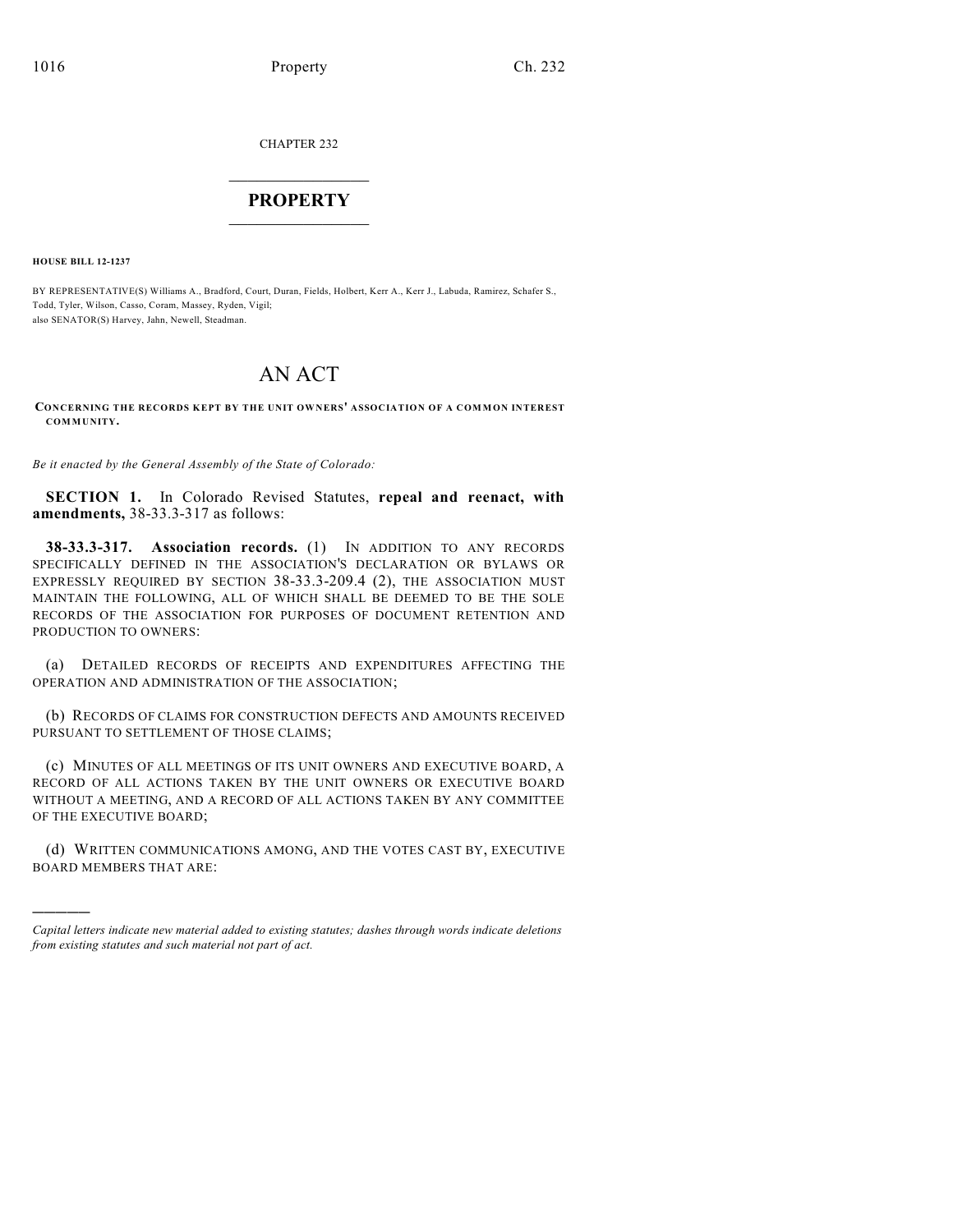(I) DIRECTLY RELATED TO AN ACTION TAKEN BY THE BOARD WITHOUT A MEETING PURSUANT TO SECTION 7-128-202, C.R.S.; OR

(II) DIRECTLY RELATED TO AN ACTION TAKEN BY THE BOARD WITHOUT A MEETING PURSUANT TO THE ASSOCIATION'S BYLAWS;

(e) THE NAMES OF UNIT OWNERS IN A FORM THAT PERMITS PREPARATION OF A LIST OF THE NAMES OF ALL UNIT OWNERS AND THE PHYSICAL MAILING ADDRESSES AT WHICH THE ASSOCIATION COMMUNICATES WITH THEM, SHOWING THE NUMBER OF VOTES EACH UNIT OWNER IS ENTITLED TO VOTE; EXCEPT THAT THIS PARAGRAPH (e) DOES NOT APPLY TO A UNIT, OR THE OWNER THEREOF, IF THE UNIT IS A TIME-SHARE UNIT, AS DEFINED IN SECTION 38-33-110 (7);

(f) ITS CURRENT DECLARATION, COVENANTS, BYLAWS, ARTICLES OF INCORPORATION, IF IT IS A CORPORATION, OR THE CORRESPONDING ORGANIZATIONAL DOCUMENTS IF IT IS ANOTHER FORM OF ENTITY, RULES AND REGULATIONS, RESPONSIBLE GOVERNANCE POLICIES ADOPTED PURSUANT TO SECTION 38-33.3-209.5, AND OTHER POLICIES ADOPTED BY THE EXECUTIVE BOARD;

(g) FINANCIAL STATEMENTS AS DESCRIBED IN SECTION 7-136-106, C.R.S., FOR THE PAST THREE YEARS AND TAX RETURNS OF THE ASSOCIATION FOR THE PAST SEVEN YEARS, TO THE EXTENT AVAILABLE;

(h) A LIST OF THE NAMES, ELECTRONIC MAIL ADDRESSES, AND PHYSICAL MAILING ADDRESSES OF ITS CURRENT EXECUTIVE BOARD MEMBERS AND OFFICERS;

(i) ITS MOST RECENT ANNUAL REPORT DELIVERED TO THE SECRETARY OF STATE, IF ANY;

(j) FINANCIAL RECORDS SUFFICIENTLY DETAILED TO ENABLE THE ASSOCIATION TO COMPLY WITH SECTION 38-33.3-316 (8) CONCERNING STATEMENTS OF UNPAID ASSESSMENTS;

(k) THE ASSOCIATION'S MOST RECENT RESERVE STUDY, IF ANY;

(l) CURRENT WRITTEN CONTRACTS TO WHICH THE ASSOCIATION IS A PARTY AND CONTRACTS FOR WORK PERFORMED FOR THE ASSOCIATION WITHIN THE IMMEDIATELY PRECEDING TWO YEARS;

(m) RECORDS OF EXECUTIVE BOARD OR COMMITTEE ACTIONS TO APPROVE OR DENY ANY REQUESTS FOR DESIGN OR ARCHITECTURAL APPROVAL FROM UNIT OWNERS;

(n) BALLOTS, PROXIES, AND OTHER RECORDS RELATED TO VOTING BY UNIT OWNERS FOR ONE YEAR AFTER THE ELECTION, ACTION, OR VOTE TO WHICH THEY RELATE;

(o) RESOLUTIONS ADOPTED BY ITS BOARD OF DIRECTORS RELATING TO THE CHARACTERISTICS, QUALIFICATIONS, RIGHTS, LIMITATIONS, AND OBLIGATIONS OF MEMBERS OR ANY CLASS OR CATEGORY OF MEMBERS; AND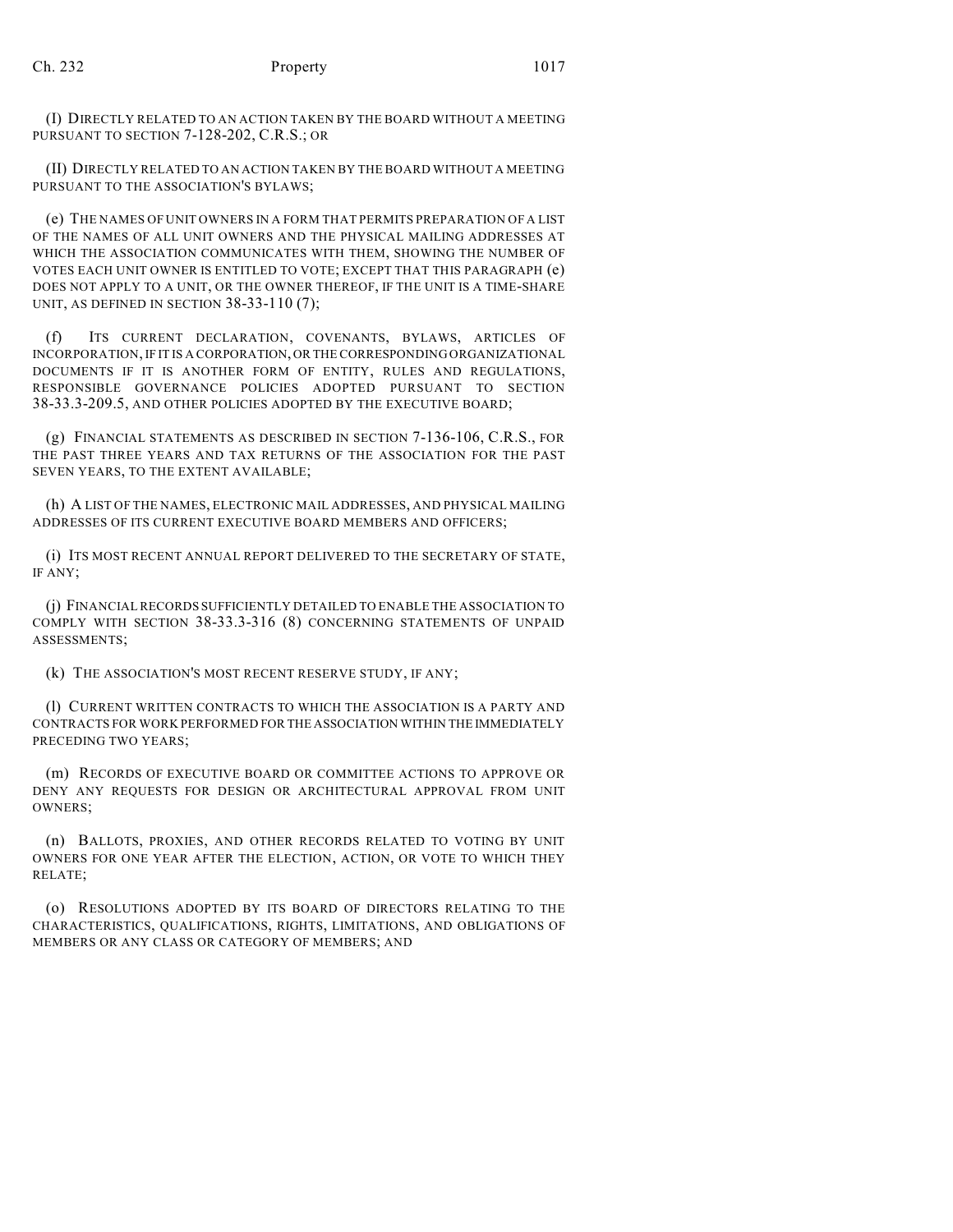(p) ALL WRITTEN COMMUNICATIONS WITHIN THE PAST THREE YEARS TO ALL UNIT OWNERS GENERALLY AS UNIT OWNERS.

(2) (a) SUBJECT TO SUBSECTIONS (3), (3.5), AND (4) OF THIS SECTION, ALL RECORDS MAINTAINED BY THE ASSOCIATION MUST BE AVAILABLE FOR EXAMINATION AND COPYING BY A UNIT OWNER OR THE OWNER'S AUTHORIZED AGENT. THE ASSOCIATION MAY REQUIRE UNIT OWNERS TO SUBMIT A WRITTEN REQUEST, DESCRIBING WITH REASONABLE PARTICULARITY THE RECORDS SOUGHT, AT LEAST TEN DAYS PRIOR TO INSPECTION OR PRODUCTION OF THE DOCUMENTS, AND MAY LIMIT EXAMINATION AND COPYING TIMES TO NORMALBUSINESS HOURS OR THE NEXT REGULARLY SCHEDULED EXECUTIVE BOARD MEETING IF THE MEETING OCCURS WITHIN THIRTY DAYS AFTER THE REQUEST. NOTWITHSTANDING ANY PROVISION OF THE DECLARATION, BYLAWS, ARTICLES, OR RULES AND REGULATIONS OF THE ASSOCIATION TO THE CONTRARY, THE ASSOCIATION MAY NOT CONDITION THE PRODUCTION OF RECORDS UPON THE STATEMENT OF A PROPER PURPOSE.

(b) (I) NOTWITHSTANDING PARAGRAPH (a) OF THIS SUBSECTION (2), A MEMBERSHIP LIST OR ANY PART THEREOF MAY NOT BE OBTAINED OR USED BY ANY PERSON FOR ANY PURPOSE UNRELATED TO A UNIT OWNER'S INTEREST AS A UNIT OWNER WITHOUT CONSENT OF THE EXECUTIVE BOARD.

(II) WITHOUT LIMITING THE GENERALITY OF SUBPARAGRAPH (I) OF THIS PARAGRAPH (b), WITHOUT THE CONSENT OF THE EXECUTIVE BOARD, A MEMBERSHIP LIST OR ANY PART THEREOF MAY NOT BE:

(A) USED TO SOLICIT MONEY OR PROPERTY UNLESS SUCH MONEY OR PROPERTY WILL BE USED SOLELY TO SOLICIT THE VOTES OF THE UNIT OWNERS IN AN ELECTION TO BE HELD BY THE ASSOCIATION;

(B) USED FOR ANY COMMERCIAL PURPOSE; OR

(C) SOLD TO OR PURCHASED BY ANY PERSON.

(3) RECORDS MAINTAINED BY AN ASSOCIATION MAY BE WITHHELD FROM INSPECTION AND COPYING TO THE EXTENT THAT THEY ARE OR CONCERN:

(a) ARCHITECTURAL DRAWINGS, PLANS, AND DESIGNS, UNLESS RELEASED UPON THE WRITTEN CONSENT OF THE LEGAL OWNER OF THE DRAWINGS, PLANS, OR DESIGNS;

(b) CONTRACTS, LEASES, BIDS, OR RECORDS RELATED TO TRANSACTIONS TO PURCHASE OR PROVIDE GOODS OR SERVICES THAT ARE CURRENTLY IN OR UNDER NEGOTIATION;

(c) COMMUNICATIONS WITH LEGAL COUNSEL THAT ARE OTHERWISE PROTECTED BY THE ATTORNEY-CLIENT PRIVILEGE OR THE ATTORNEY WORK PRODUCT DOCTRINE;

(d) DISCLOSURE OF INFORMATION IN VIOLATION OF LAW;

(e) RECORDS OF AN EXECUTIVE SESSION OF AN EXECUTIVE BOARD;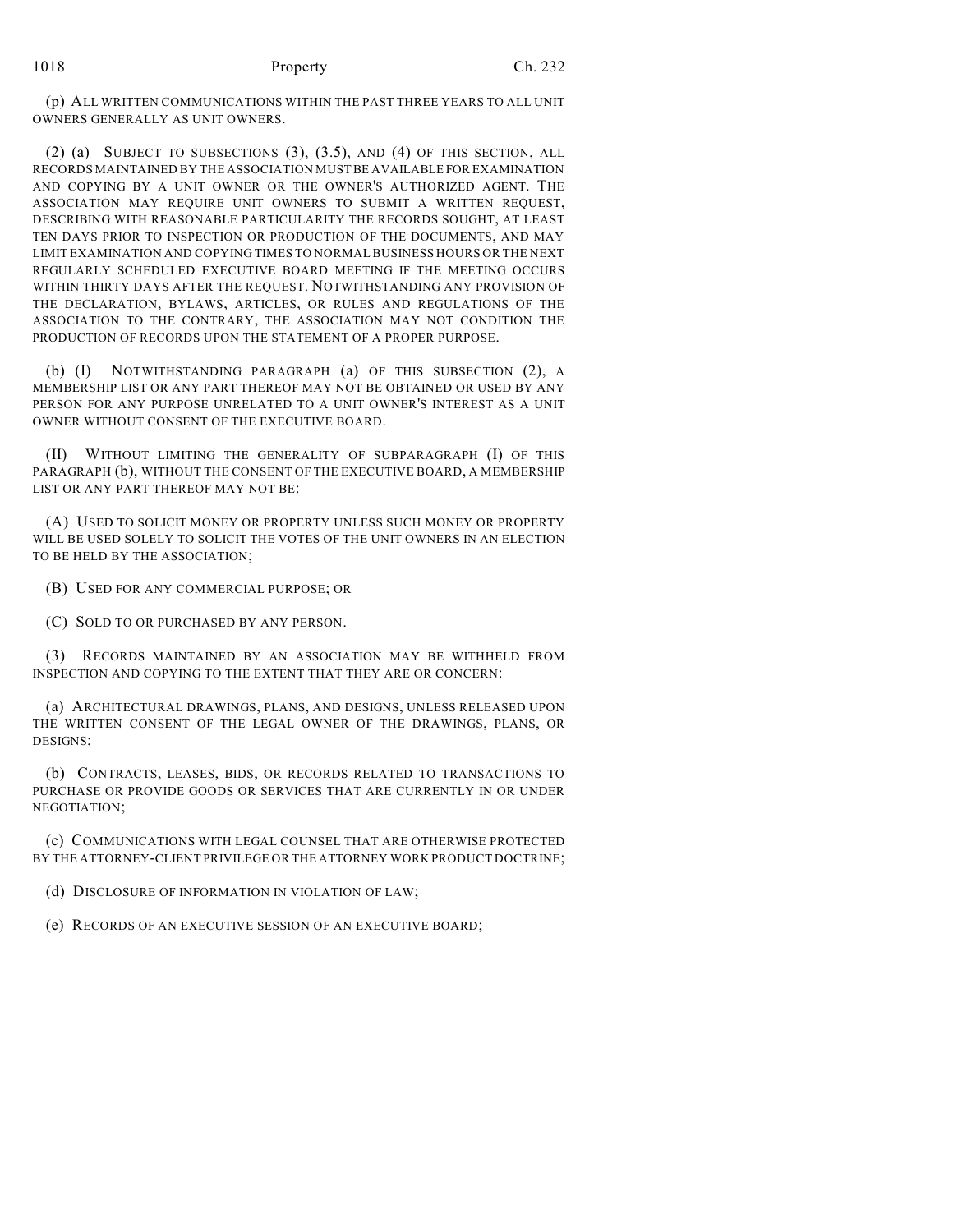(f) INDIVIDUAL UNITS OTHER THAN THOSE OF THE REQUESTING OWNER; OR

(g) THE NAMES AND PHYSICAL MAILING ADDRESSES OF UNIT OWNERS IF THE UNIT IS A TIME-SHARE UNIT, AS DEFINED IN SECTION 38-33-110 (7), C.R.S.

(3.5) RECORDS MAINTAINED BY AN ASSOCIATION ARE NOT SUBJECT TO INSPECTION AND COPYING, AND MUST BE WITHHELD, TO THE EXTENT THAT THEY ARE OR CONCERN:

(a) PERSONNEL, SALARY, OR MEDICAL RECORDS RELATING TO SPECIFIC INDIVIDUALS; OR

(b) PERSONAL IDENTIFICATION AND ACCOUNT INFORMATION OF MEMBERS, INCLUDING BANK ACCOUNT INFORMATION, TELEPHONE NUMBERS, ELECTRONIC MAIL ADDRESSES, DRIVER'S LICENSE NUMBERS, AND SOCIAL SECURITY NUMBERS.

(4) THE ASSOCIATION MAY IMPOSE A REASONABLE CHARGE, WHICH MAY BE COLLECTED IN ADVANCE AND MAY COVER THE COSTS OF LABOR AND MATERIAL, FOR COPIES OF ASSOCIATION RECORDS. THE CHARGE MAY NOT EXCEED THE ESTIMATED COST OF PRODUCTION AND REPRODUCTION OF THE RECORDS.

(5) A RIGHT TO COPY RECORDS UNDER THIS SECTION INCLUDES THE RIGHT TO RECEIVE COPIES BY PHOTOCOPYING OR OTHER MEANS, INCLUDING THE RECEIPT OF COPIES THROUGH AN ELECTRONIC TRANSMISSION IF AVAILABLE, UPON REQUEST BY THE UNIT OWNER.

(6) AN ASSOCIATION IS NOT OBLIGATED TO COMPILE OR SYNTHESIZE INFORMATION.

(7) ASSOCIATION RECORDS AND THE INFORMATION CONTAINED WITHIN THOSE RECORDS SHALL NOT BE USED FOR COMMERCIAL PURPOSES.

**SECTION 2.** In Colorado Revised Statutes, 38-35.7-102, **amend** (2) (b) as follows:

**38-35.7-102. Disclosure - common interest community - obligation to pay assessments - requirement for architectural approval.** (2) (b) Upon request, the seller shall either provide to the buyer or authorize the unit owners' association to provide to the buyer, upon payment of the association's usual fee pursuant to section 38-33.3-317  $(3)$  (4), all of the common interest community's governing documents and financial documents, as listed in the most recent available version of the contract to buy and sell real estate promulgated by the real estate commission as of the date of the contract.

**SECTION 3. Act subject to petition - effective date.** This act takes effect January 1, 2013; except that, if a referendum petition is filed pursuant to section 1 (3) of article V of the state constitution against this act or an item, section, or part of this act within the ninety-day period after final adjournment of the general assembly, then the act, item, section, or part will not take effect unless approved by